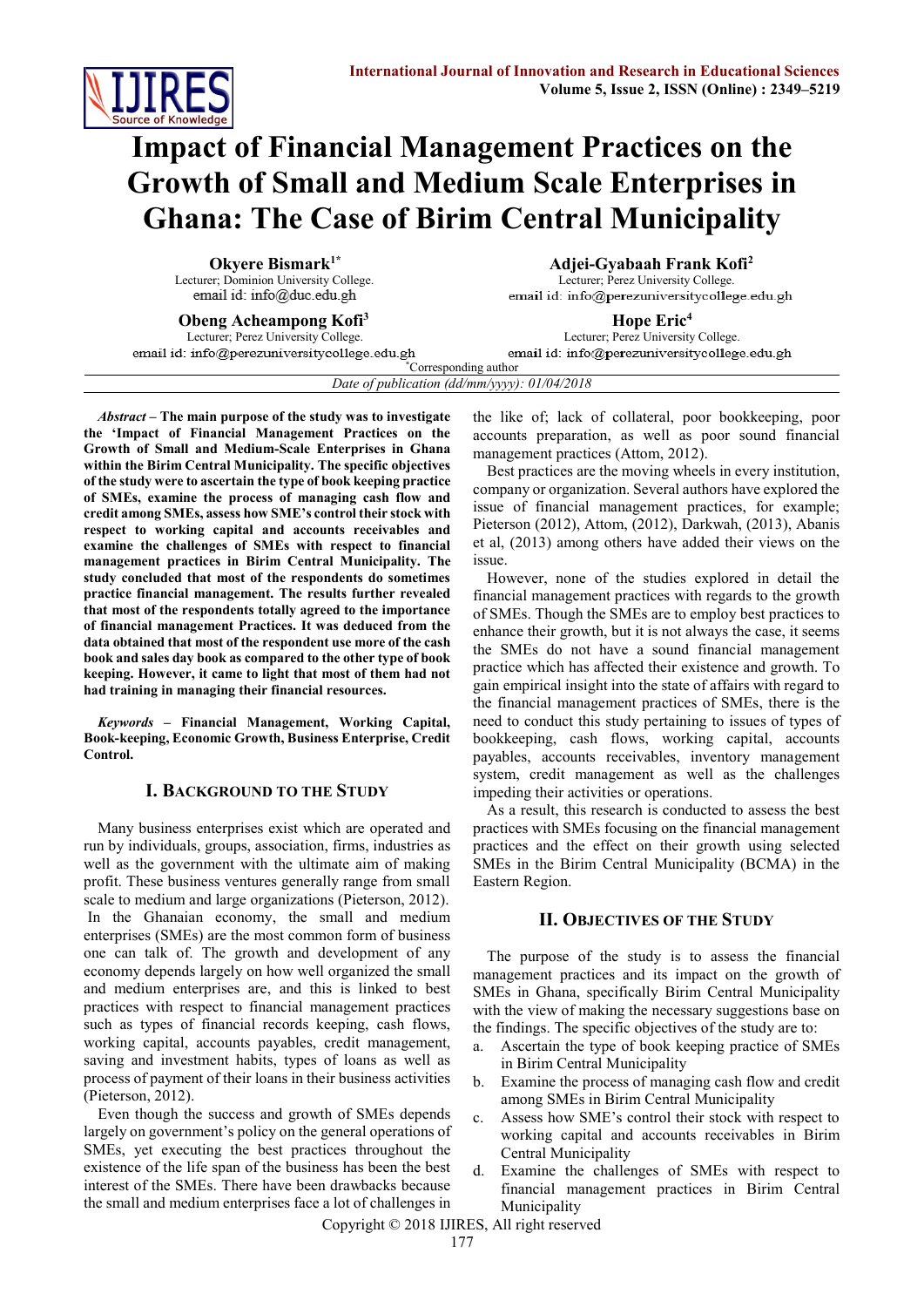

### **III. RESEARCH QUESTIONS**

The study was guided by the following research questions;

- a. What type of bookkeeping is being practiced by SMEs in Birim Central Municipality
- b. What is the process of managing cash flow and credit among SMEs in Birim Central Municipality?
- c. How do SME's control their stock with respect to working capital and accounts receivables in Birim Central Municipality?
- d. What are the challenges impeding the financial management practices of SMEs in Birim Central Municipality?

# **IV. LITERATURE REVIEW**

This section of the study dwells on the related literature review of the study. The contextual issues discussed are definition and concept of SMEs, concept of financial management, importance of SMEs to economic development, financial management practices of SMEs as well as challenges of SMEs with respect to financial management.

## **V. DEFINITION AND CONCEPT OF SMES**

Universally, the definition of small and medium enterprises varies from country to country. The cataloguing can be based on organizations assets, number of employees, or annual sales. Basically, in Ghana, SME is an enterprise which employs not more than 29 workers with an investment (excluding land, building and vehicles) not exceeding 10 million Ghana cedis (National Board for Small Scale Industries, 2010).

Various classifications have been given to SMEs. SMEs in some literature are classified into three categories which include: micro-employing less than 6 people, very smallemploying 6-9 people and small-between 10 and 29 employees. According to the Ghana Statistical Service (GSS), firms with fewer than 10 employees can be classified as SMEs. Paradoxically, the GSS in its national accounts considered companies with up to 9 employees as SMEs (Pieterson, 2012).

Alternately, the National Board for Small Scale Industries (NBSSI) in Ghana combines both the fixed asset and number of employee's criteria to define SMEs. Thus Micro enterprises are those that employ between 1-5 people with fixed assets not more than 10,000 USD excluding land and building. However, Small enterprises employ between 6 and 29 or with fixed assets not exceeding 100,000 USD, excluding land and building. Those with between 5 and 29 employees were classified as small firms and medium sized firms also had between 30 and 100 employees (Amoako et al, 2012).

The definitions for industrialized countries are given as follows: Large – firms with 500 or more workers; Mediumfirms with 100-499 workers and small firms with 99 or less workers (Pieterson, 2012).

Whatever the definition and regardless of the size of the economy, the growth of the SMEs throughout the country is crucial to its economic growth.

### *Concept of Financial Management*

A careful financial management of working capital is more vital in small and medium enterprises than it is for large organizations particularly as they are not likely to have access to financial expertise like the large enterprises. The importance of efficient financial management is not new to the finance literature (Agyei –Mensah, 2012).

Financial management is one of several functional areas of management, but it is central to the success of any small business. Broadly, financial management is the management of finances of a business to achieve the financial objectives of the business. Basically, financial management is based on mobilizing and using sources of funds (Abanis et al, 2013).

Financial management is also concerned with raising the funds needed to finance the enterprise's assets and activities, the allocation of theses scares funds between competing uses, and with ensuring that the funds are used effectively and efficiently in achieving the enterprise's goal are all part of the process (Abanis et al, 2013).

A company must be able to generate sufficient cash to be able to meet its immediate obligation and therefore continue trading. Inadequate financial management decisions and accounting information have been referenced consistently as causes of small and medium enterprises failure (Adjei-Sarpong, 2012).

The critical issue of financial management practices in the SMEs sector has long attracted the attention of researchers. Depending on different objectives, researchers emphasize different aspects of financial management practices. The concept has been summarized in Australia, the UK and the USA among others (Abanis et al, 2013).

In their review on the context of financial management practices, the following areas were emphasized, namely: financial decisions, investment decisions and accounting information systems. However, these previous researchers though looked at financial management practices; they did not include paramount key areas like working capital management practices which included accounts receivable, inventory, cash management and accounts payable management (Abanis et al, 2013).

### *Importance of SMEs to Economic Development*

There is a consensus that performance of SMEs is important for both economic and social development in developing countries. SMEs provide a number of benefits to the economy. Growing SMEs contribute to expand the size of directly productive sector in the economy, generating tax revenue for the government as well as facilitating poverty reduction through fiscal transfers and income from employment and firm ownership (Appah, 2011).

Researchers such as Appah (2011) had posited that SMEs are able to withstand adverse economic conditions because of their flexible nature of their operation. The justification was that, since SMEs are labor-intensive, they are more likely to succeed in smaller urban centers and rural areas, where they can contribute to the more even distribution of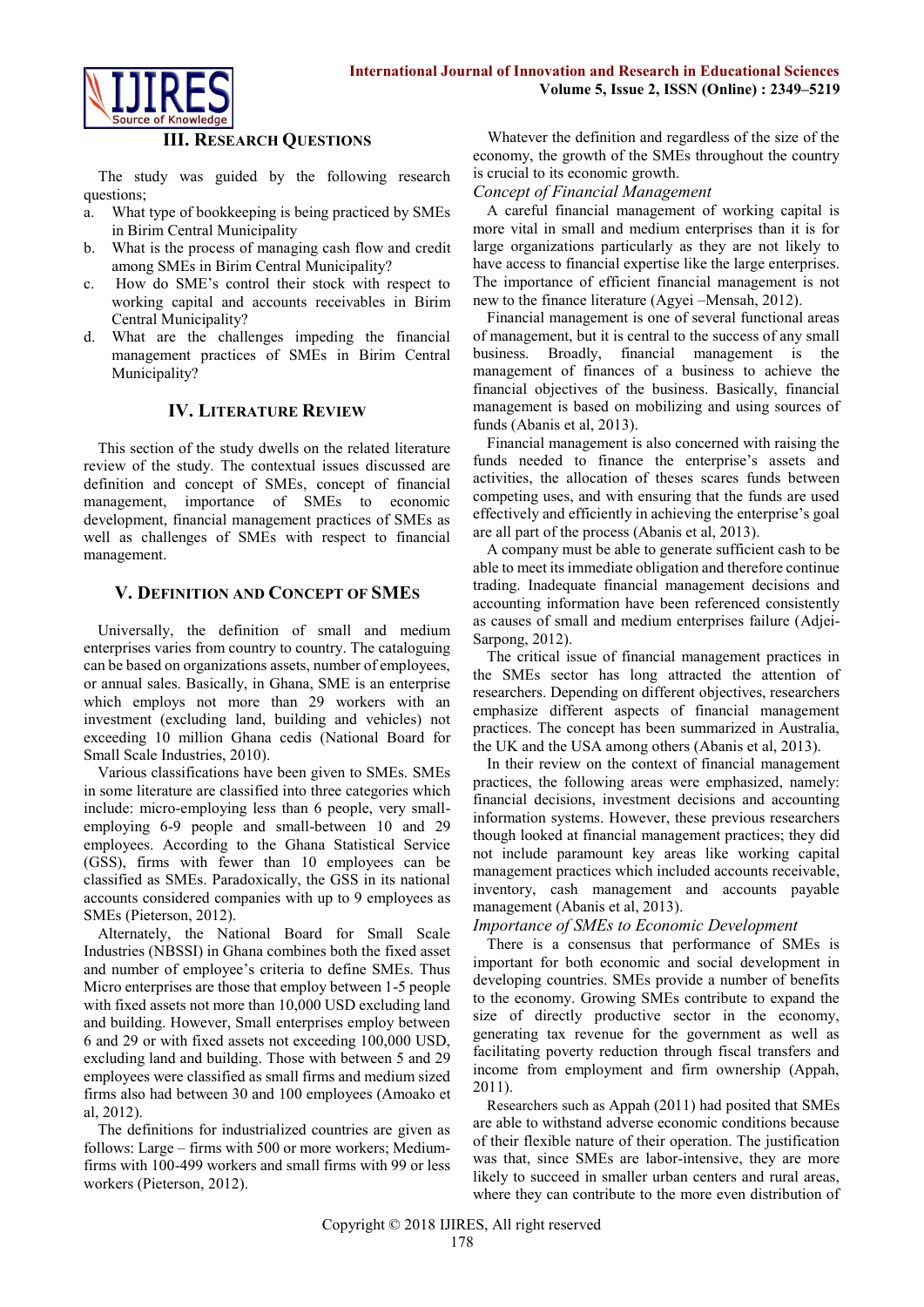

economic activity to curb the flow of migration from rural to large cities.

With respect to rural urban employment, it was noted that, given the vast number of very small enterprises in both rural and urban areas, it was clear that the small-scale industrial sector provides substantial employment opportunities for the benefit of the rural and urban poor, hence, mitigating the trends in labour migration from rural to urban, decreasing social unrest and congestion in urban centers of developing countries (Appah, 2011).

According to Agyei-Mensah (2012) in a developing economy like Ghana, the contribution of small firms to the employment of the youth is highly recognized, but their contribution towards revenue to the national budget seems negligible. The reason is that some of the firms do not manage their working capital as expected and this has affected the viability of their businesses.

# **VI. FINANCIAL MANAGEMENT PRACTICES OF SMES**

Financial management basically deals with money circulation and control of money for all kinds of business operations including the SMEs (Lasher, 2010). Financial management practices are the central activities for the success of small business (Vohra & Dhillon, 2014).

SMEs financial profitability is the conceived result of financial management practices. Financial management transactions cover various objectives starting with cost calculation, cost control, sales and profit maximization, attaining the market share and overall endurance ofa firm (Vohra & Dhillon, 2014).

Small businesses have been using different set of financial management practices, core principles of financial management practices are not exercised, it run with short term financial management approach and run by the personal business goals of the owner (Lasher, 2010).

Vohra & Dhillon (2014) was of the view that the lack of adoption of financial management practices by SMEs may be justified in the below described areas: absence of understanding effective interpretation of financial management information and uses of financial statement.

SMEs are rare to effective use of risk management, liquidity, working capital, scientific inventory management, project valuation, thorough capital budgeting techniques, financial reporting and financial analysis which are core functioning areas of financial management practices and this issue is the most critical aspect for obtaining the best financial resources (Vohra & Dhillon, 2014).

Basically, it is a fact that, every firm's financial performance shows the financial health and it is an indicator of a firm's financial soundness and profitability ((Vohra & Dhillon, 2014). Financial performance can be estimated or calculated with various tools, but each measure draws or portrays the different aspect of financial performance (Vohra & Dhillon, 2014).

The efficient individuality of SME's is to provide the large-scale employability and entrepreneurship through small business practices and provide a rational judgmental

way of equitable division of national resources & income. In absence of this, resources either can be centralized or not effective utilized, which will certainly result of not achieving the sustainable and inclusive growth (Abor & Quartey 2010).

# *Book Keeping Practices*

According to Adofo (2011) proper book keeping has many objectives that it fulfills as an art of accounting procedures; hence businesses must pay particular attention to its effectiveness and efficiency. Practical book keeping ensures, that a permanent record is made of all transaction entered into by the business, management have a continuous record of debtors and creditors, management can control and safeguard the business assets be it tangible or intangible, fixed or current assets.

## *Credit and Cash Flow Management*

Sales on credit are inevitable necessity in the business world today. No business can exit without selling the products on credit. It has been noted that accounts receivables consist of the credit a business grants its customers when selling goods or services which take the form of either trade credit which the company extends to other companies, or consumer credit, which the company extends to its ultimate consumers. The effectiveness of a company's credit policies can have a significant impact on its total performance (Appah, 2011).

# **VII. CHALLENGES OF FINANCIAL MANAGEMENT PRACTICES OF SMES**

Despite the catalytic role of SMEs in the economic emancipation of countries, however, there are some major operational challenges. These include:

### *Financial Problems of SMEs*

Basically, about 80% of SMEs are stifled because of poor financing knowledge and other associated problems. The problem of financing SMEs is not so much the sources of funds but its accessibility. Factors identified inhibiting funds accessibility are the stringent conditions set by financial institutions, lack of adequate collateral and credit information and cost of accessing funds (Agwu & Emeti, 2014).

It is believed that the capital shortage problem in the small firm sector is partly one, which stems for the uneconomic deployment of available resources by the owner-managers. This view was supported by many authors, who claimed to have seen businessmen take loan for expansion projects only to turnaround to marry new wives, acquire chieftaincy titles or buy houses abroad. The expressed view was that the funding problem of SMEs is primarily due to the behavior of banks and imperfection of the capital markets (Agwu & Emeti, 2014).

### *Lack of Manpower Training*

Lack of trained manpower and management skills also constitute a major challenge to the survival of SMEs across the globe. Records available indicated that about 90% of all these business failures result from lack of experience and competence of financial management. It is also on record that, the inefficiency in overall business management and poor record keeping is also a major feature of most SMEs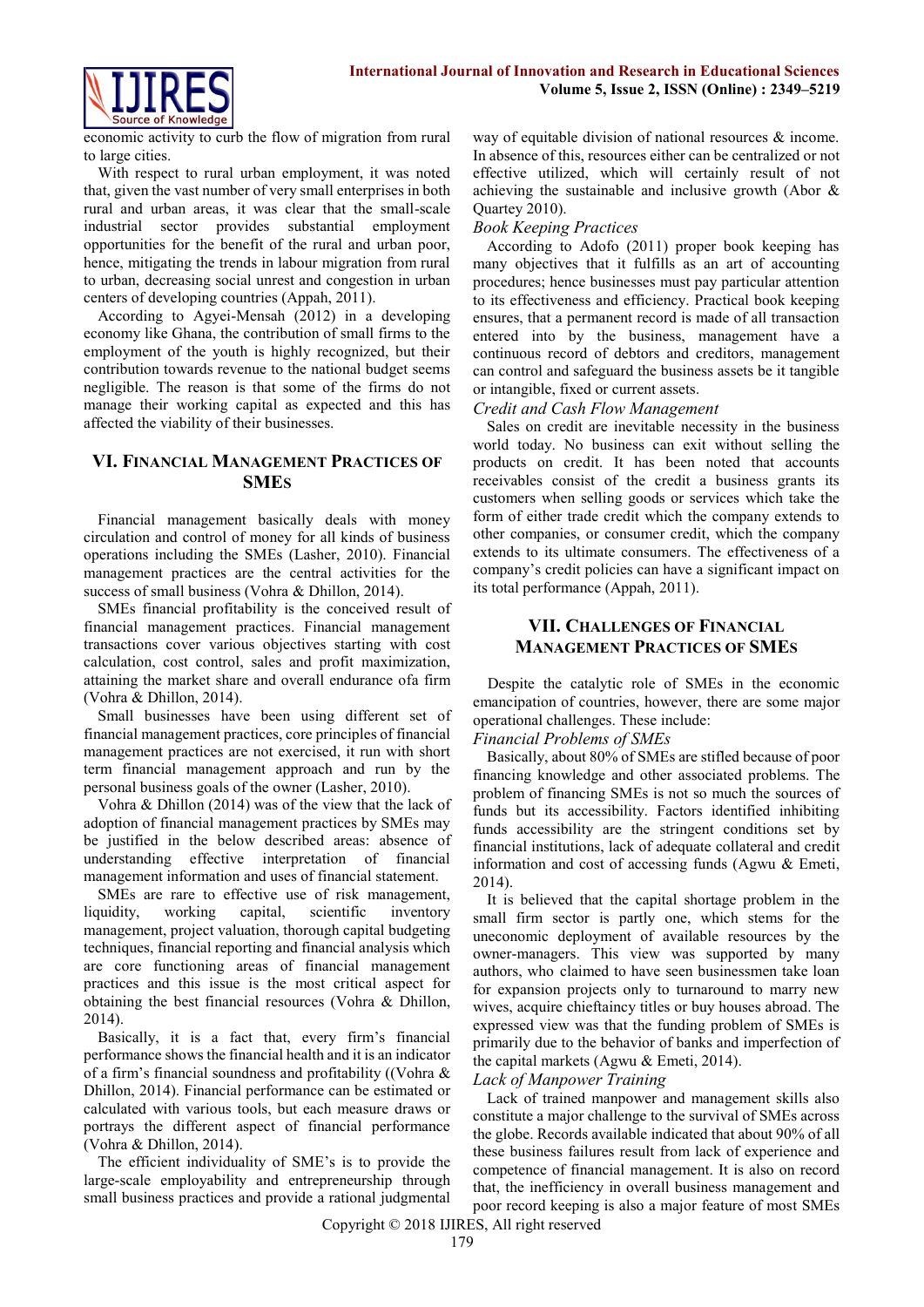

which are as a result of technical competence and lack of essential and required expertise in production, procurement, maintenance, marketing and finances have always led to funds misapplication, wrong and costly decision making among the SMEs in developing countries (Agwu & Emeti, 2014).

### *Poor Accounting System Challenge*

The accounting system of most SMEs lack standards hence, no proper assessment of their performances. This creates opportunity for mismanagement and eventually leads to the downfall of the establishment of many SMEs in developing economies (Agwu & Emeti, 2014).

# *Lack of Knowledge of Financial Reporting*

The changes that occurred in business environment have led to an increasing number of information to be processed, generated and delivered. Thus, the critical part is the quality of information produced by the business itself which will be used in making business decisions.

Accounting systems provide a source of information to owners and managers of SMEs operating in any industry for use in the measurement of financial performance (Maseko & Manyani, 2011).

# *Inadequate Knowledge of Book Keeping*

The incessant poor performance of SMEs can be attributed to hosts of factors of which poor accounting record keeping cannot be over emphasized. Amoako et al (2014) explores the accounting practices of selected SMEs. The study uses stratified sampling and snow balling techniques to gather data from SME owners and managers of various sectors in the study setting. The research findings are based on a survey of the accounting record practices of one hundred and two (102) SMEs in Birim central Municipality.

The study further revealed that, a majority of SMEs do not keep complete accounting records as a result of numerous factors such as lack of book keeping skills on the part of owners and managers and the high cost involved in adopting a good accounting system (Amoako et al, 2014).

In Ghana, SMEs lack collaborative efforts and are rather more individualistic. This is evident in most business names which suggest that they are owned by individuals. This affects SMEs negatively because they lose the benefits that they could derive from their collaboration. There are other empirical findings that have also found out that entrepreneurs also need training for success rather than just experience (Quaye, 2011).

# **VIII. RESEARCH METHODOLOGY**

This section captures the methodology aspect of the study. The section indicates the detailed strategy that was employed to carry out the study. It discussed the various methodology adopted in the collection of data for the study. A descriptive survey with the use of questionnaire as the main instrument for data collection was used. Both quantitative and qualitative approaches were adopted for the study; this was because the variables and units were explained in terms of the analysis of the respective data collected with interpretations to give further explanations (Creswell, 2014; Stoudat, 2014). The population of the study consists of seven (7) groups of Small and Medium Enterprise in the Birim Central Municipality. The registered list of the SMEs' in the study area was obtained from the office of the National Board for Small Scale Industries (NBSSI) in the Eastern Region. Based on that, the target population for the study was one hundred and twenty (120) SMEs. The Table 1 illustrates the data clearly.

| Table 1: List of Small and Medium Scale Enterprises in |  |
|--------------------------------------------------------|--|
| Birim Central Municipality                             |  |

| Type of Association            | Number of       | Number       |
|--------------------------------|-----------------|--------------|
|                                | <b>Business</b> | Selected     |
|                                | $(NB = 290)$    | $(NS = 120)$ |
| Upholstery and Furniture       | 50              | 25           |
| Association                    |                 |              |
| Ghana Electronic Servicing     | 49              | 13           |
| Technicians                    |                 |              |
| Ghana Hairdressers<br>and      | 61              | 30           |
| <b>Beauticians Association</b> |                 |              |
| Ghana National Tailors and     | 48              | 25           |
| Dressmakers Association        |                 |              |
| Ghana Union of Professional    | 15              | 6            |
| Photographers                  |                 |              |
| Wood Workers Association of    | 52              | 15           |
| Ghana                          |                 |              |
| Ghana National Associations    | 15              | 6            |
| of Garages                     |                 |              |

Source: National Board for Small Scale Industries, Eastern Region, 2017

### *Sample Size*

Saunders, et al (2012) and Veal (2010) all share the view that sample size is very necessary when one is undertaking a survey with a large population which cannot be managed within the time frame of the study. Veal (2010) for example, suggested that, for a population of one hundred and above, 20-30% is accepted as the sample size. Base on the list of the registered members obtained from the NBSSI Regional office in Koforidua, totaling two hundred and ninety (290), 41% was calculated and used as the sample size (41% of  $290 = 120$ ). Hence the sample size was one hundred and twenty (120).

### **IX. DATA ANALYSIS AND PRESENTATION**

Out of 120 copies of questionnaire distributed. The researcher obtained 102 fully completed which represented a response rate of 85%. The analysis as related to the objectives and research questions are discussed below.

Table 2: Level of Education of the Respondents

| Level of     | Frequency | Percentage | Cumulative |
|--------------|-----------|------------|------------|
| Education    |           |            | Percent    |
| <b>Basic</b> | 31        | 30.4       | 30.4       |
| Sec/Voc      | 51        | 50.0       | 80.4       |
| Tertiary     | 15        | 14.7       | 95.1       |
| None         |           | 4.9        | 100.0      |
| Total        | 102       | 100        |            |

Source: Survey data, 2017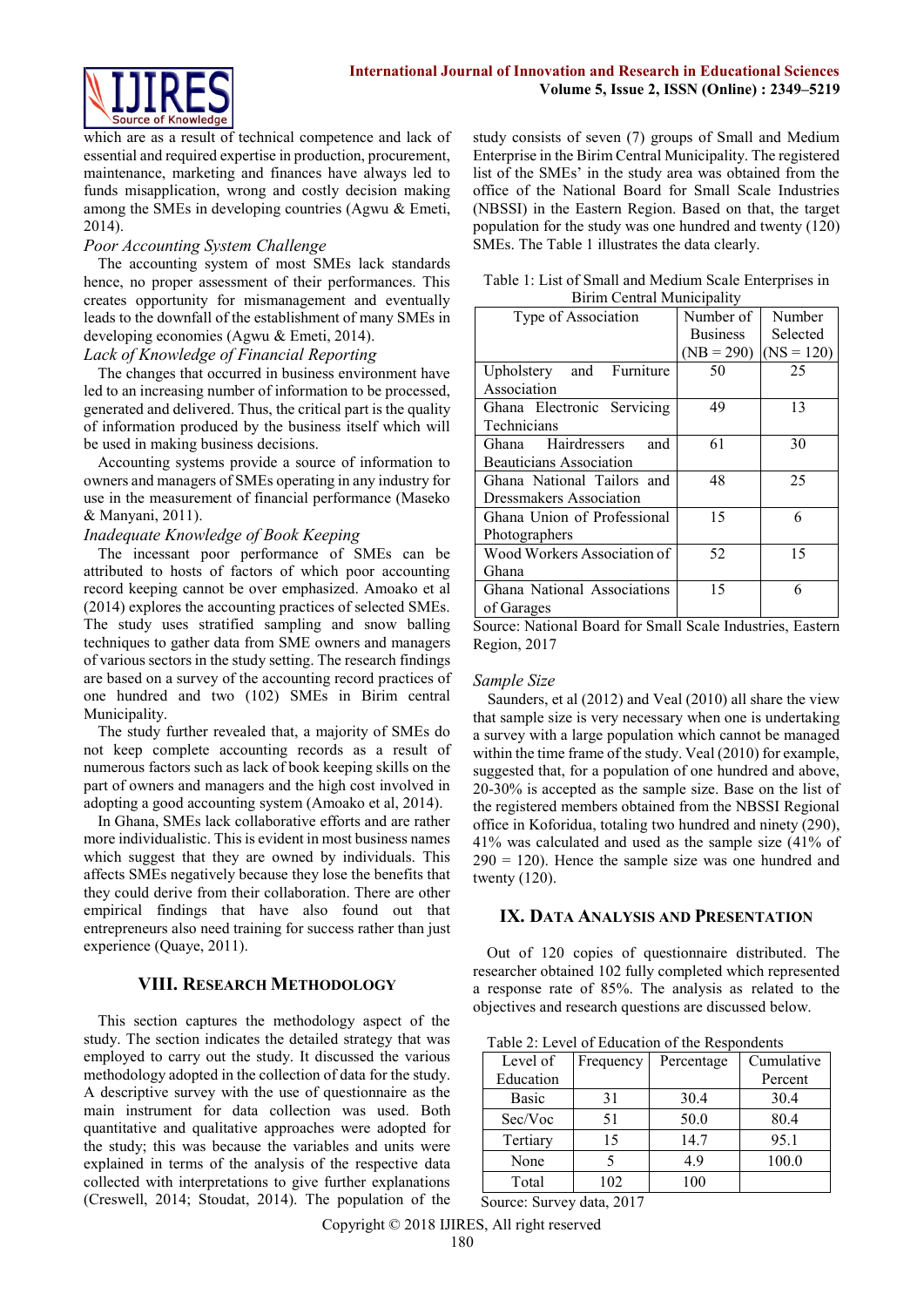

From Table 2, the data collected showed that out of the valid total response of 102, 31 (30.4%) had basic school certificate, 51 (50.0%) had Sec/Voc certificate, 15 (14.7%) were HND/Degree graduates while 5 (4.9%) were not enrolled in school at all. From the results it could be concluded that most of the respondents can boast of a level of education but the respondents who had the Sec/Voc certificate were more.

| Type of Business                                       | Frequency |      | Percentage   Cumulative |  |
|--------------------------------------------------------|-----------|------|-------------------------|--|
| Enterprise                                             |           |      | Percent                 |  |
| Sole Proprietorship                                    | 57        | 55.9 | 55.9                    |  |
| Partnership                                            | 31        | 30.4 | 86.3                    |  |
| Cooperative                                            |           | 5.9  | 92.2                    |  |
| Limited Liability                                      |           | 7.8  | 100.0                   |  |
| Total                                                  | 102       | 100  |                         |  |
| $C_{\text{average}}$ $C_{\text{surface}}$ data $.0017$ |           |      |                         |  |

|  | Table 3: Type of Businesses of Respondents |  |
|--|--------------------------------------------|--|
|  |                                            |  |

Source: Survey data, 2017

From Table 3, the data depicted that out of the valid response of 61, in terms of type of business enterprise of the respondent, 57 (55.9%) were in sole proprietorship, 31 (30.4%) were in partnership, 6 (5.9%) were cooperative and 8 (7.8%) were into limited liability company. This could be concluded that, most of the respondents were into the sole proprietorship business.

Section B: Table 4, Financial / Bookkeeping Management Practices

| <b>Bookkeeping</b>                  | Frequency | Percentage | Cumulative |
|-------------------------------------|-----------|------------|------------|
| Practices                           |           |            | Percent    |
| Always                              | 36        | 35.3       | 35.3       |
| Sometimes                           | 56        | 54.9       | 90.2       |
| Never                               | 10        | 9.8        | 100.0      |
| Total                               | 102       | 100        |            |
| $0, \ldots, 0, \ldots, 1, 1, 0, 17$ |           |            |            |

Source: Survey data, 2017

From Table 4, the results showed that out of the total valid response of 102, with regards to the financial management practices of the SMEs, 36 (35.3%) always practice financial management, 56 (54.9%) sometimes practice financial management and 10 (9.8%) never practice financial management. Therefore, it could be concluded that most of the SMEs sometimes practice financial management and this had a considerable portion of 90.2%. The result obtained is in line with the assertion of some authors for example; Agyei-Mensah (2012) and Abanis et al (2013) that financial management is very vital in any business enterprise.

Table 5: Importance of Financial management

| Importance of         |     |      | Frequency   Percentage   Cumulative |
|-----------------------|-----|------|-------------------------------------|
| Financial             |     |      | Percent                             |
| Management            |     |      |                                     |
| Agree                 | 51  | 50.0 | 50.0                                |
| <b>Strongly Agree</b> | 45  | 44.1 | 94.1                                |
| Disagree              |     | 3.9  | 98.1                                |
| Disagree Strongly     |     | 2.0  | 100.0                               |
| Total                 | 102 | 100  |                                     |

Source: Survey data, 2017

From Table 5, the results showed that out of the total valid respondent of 102, regarding to the importance of financial management, 51 (50.0%) agreed to the importance of financial management, 45 (44.1%) strongly agreed, 4 (3.9%) disagreed to the importance of financial management and 2 (2.0%) disagreed strongly. Therefore, it is concluded that most of the SMEs agreed that financial management is very vital in the management of their business enterprise. This represented a bigger portion of the views thus, 94.1% of the sample size. The revelation is not different from the view of authors such as Abanis et al (2013), Appah (2011) and Smirat (2013) who argued that financial management is critical in every business growth.

Table 6: Types of Financial Records Keeping

| Types of Records  |     |      | Frequency Percentage Cumulative |
|-------------------|-----|------|---------------------------------|
| Keeping           |     |      | Percent                         |
| Cash Book         | 40  | 39.2 | 39.2                            |
| Sale Day Book     | 31  | 30.4 | 69.6                            |
| Purchase Day Book |     | 3.9  | 73.5                            |
| General Journal   | 21  | 20.6 | 94.1                            |
| I Keep no records | 6   | 5.9  | 100.0                           |
| Total             | 102 | 100  |                                 |

Source: Survey data, 2017

Referring to Table 8, the results showed that out of the total valid response of 102 regarding the type of record keeping the SMEs used, 40(39.2%) use cash book for recording transactions, 31(30.4%) also used sales day book, 4(3.9%) uses the purchase day book, 21(20.6%) also uses the general ledger while 6(5.9%) keeps no records. It could be deduced from the data obtained that most of the SMEs uses more of the cash book and sales day book as compared to the other type of book keeping. This result confirms the assertion of authors in the likeness of Vohra & Dhillon (2014) and Lasher (2010) who held the opinion that records keeping are very important in the management of every business enterprise not matter the size.

|  | Table 7: Training or Workshops Attended by Respondents |  |  |
|--|--------------------------------------------------------|--|--|
|--|--------------------------------------------------------|--|--|

| Workshop | Frequency | Percentage   | Cumulative |
|----------|-----------|--------------|------------|
| Training |           |              | Percent    |
| Yes      | 36        | 35.3         | 35.3       |
| No       | 66        | 64.′         | 100.0      |
| Total    | 102       | $00^{\circ}$ |            |

Source: Survey data, 2017

From Table 7, the results showed that out of the total valid response of 102, in terms of workshop or training attended by the selected SMEs, 36 (35.3%) indicated yes while 66 (64.7%) were on the view that they did not attend any training. This showed that most of them had not had training on financial management practices in business. Follow up question to those who had some sort of training indicated that it had improved on the management of their finances. This outcome of the study confirms the argument of authors such as Agyei-Mensah (2012) who held the view that financial management training is very crucial for operators of SMEs no matter the size.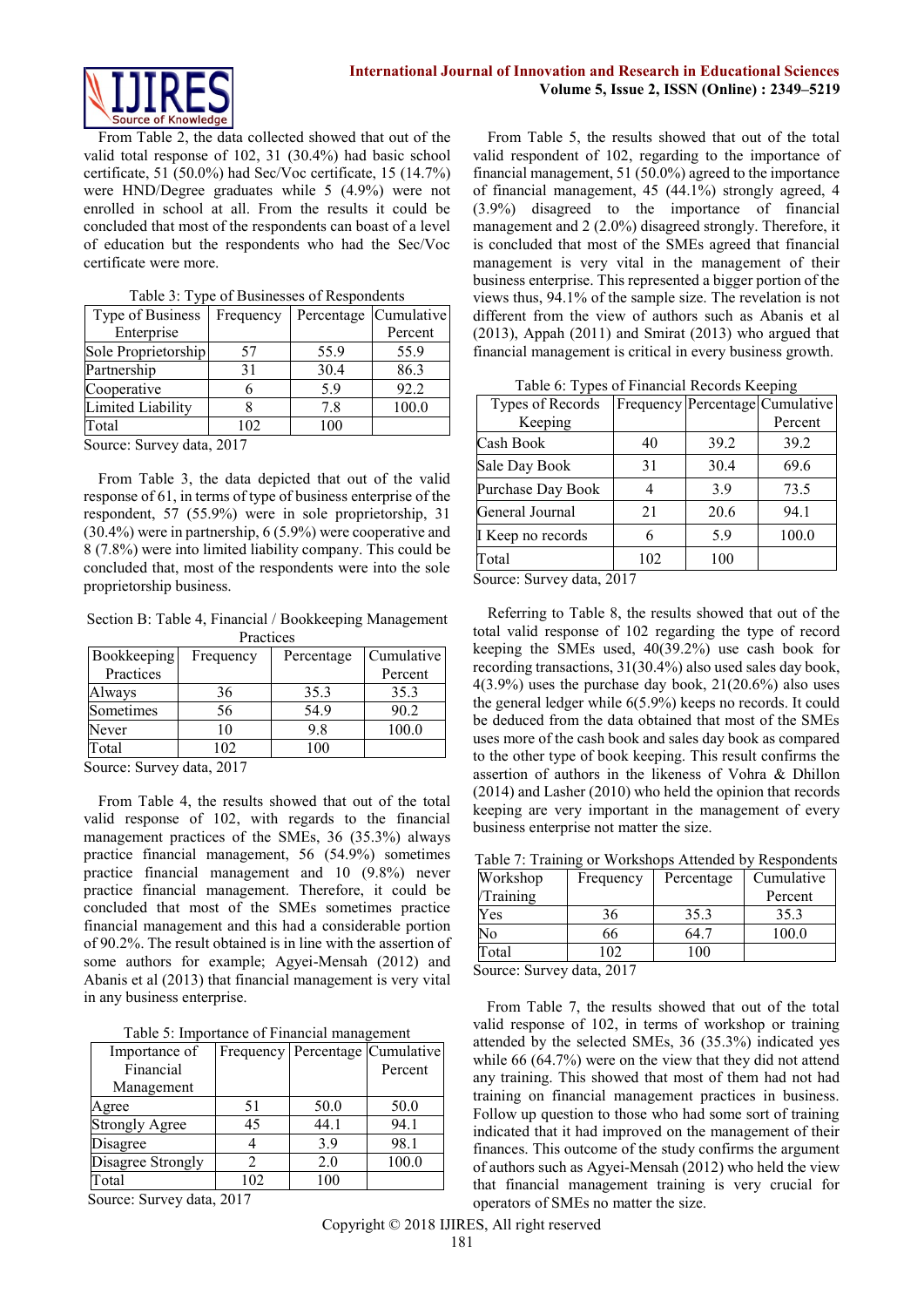

| Budget cash flow Frequency |     | Percentage | Cumulative |
|----------------------------|-----|------------|------------|
|                            |     |            | Percent    |
| Always                     | 31  | 30.4       | 30.4       |
| Sometimes                  | 66  | 64.7       | 91.8       |
| Never                      |     | 4.9        | 100.0      |
| Total                      | 102 | 100        |            |

Section C: Table 8, Management of Cash Flow & Credit

Source: Survey data, 2017

From Table 8 the data depicted that out of the total valid response of 102, 31 (30.4%) always use their budget to control their cash flow, 66 (64.7%) sometimes control their cash flow with help of the budget whilst 5 (4.9%) respondent have never use their budget or plan to control their cash flow. Therefore, it can refer from the data that most of the respondent sometimes budget for cash flow in their business. This outcome confirms the view of Amoako et al (2014) and Smirat (2013) that budgeting is good for every business enterprise.

Table 9: Recording of Transactions by Respondents

| Frequency | Percentage | Cumulative |
|-----------|------------|------------|
|           |            | Percent    |
| 44        | 43.1       | 43.1       |
|           | 50.0       | 88.5       |
|           | 6.9        | 100.0      |
| 102       | 100        |            |
|           |            |            |

Source: Survey data, 2017

From Table 9 the results show that out of the total valid response of 102, 44 (43.1%) always record all their transactions, 51 (50.0%) sometimes record their transaction, while 7 (6.9%) have never record the transaction of their enterprise. It could be deduced that most of the respondents sometimes record their transactions. The results of the study confirm the suggestions of some authors for example: Amoako et al (2014) that recording of business transaction is a requirement in the business world.

Table 10: Daily Bank Recordings by Respondents

| Money to<br>bank | Frequency | Percentage | Cumulative<br>Percent |
|------------------|-----------|------------|-----------------------|
| Daily            | 20        | 19.6       | 19.6                  |
| Weekly           | 60        | 58.8       | 58.8                  |
| Monthly          | 16        | 15.7       | 94.1                  |
| As Needed        |           | 5.9        | 100.0                 |
| Total            | 102       | 100        |                       |

Survey data, 2017

The results from Table 10 shows that out of the total valid response of 102, as to how often they send money to the bank, 20 (19.6%) respondent send money to the bank daily, 60 (58.8%) send money to the bank weekly, 16 (15.7%) send money to the bank every month and 6 (5.9%) respondent send money to the bank as needed. From the results it could be concluded that most of the respondents send their money to the bank every week. This is in line with the argument of Agyei-Mensah (2012) that at least businesses can survival in economic situation when the daily sales are returned to the bank on time.

Section D: Table 11, Management of Working Capital & Accounts

| <b>Credit Sales</b> | Frequency       | Percentage   | Cumulative |
|---------------------|-----------------|--------------|------------|
|                     |                 |              | Percentage |
| Yes                 | 36              | 35.3         | 35.3       |
| No                  | 66              | 64 ′         | 100.0      |
| Total               | $\overline{02}$ | $00^{\circ}$ |            |

Source: Survey data, 2017

From Table 11, the results showed that out of the total valid response of 102, in terms of credit sales to customers, 36 (35.3%) do sometimes sell on credit to customers while 66 (64.7%) do not will to sell on credit to their customers. Therefore, it could be concluded that most of the respondent were not willing to sell on credit to their customers. This outcome confirms the view of Amoako et al (2014) and Smirat (2013) that sales on credit is not a good management practice and it can affect the growth of a business enterprise like that of SMEs.

Table 12: Credit Wealth investigations on Respondents

| Credit Wealth                 | Frequency | Percent | Cumulative |
|-------------------------------|-----------|---------|------------|
| Investigation                 |           |         | Percent    |
| Always                        |           | 7.8     | 7.8        |
| Sometimes                     | 23        | 22.5    | 30.3       |
| Never                         | 21        | 20.6    | 50.9       |
| need<br>When<br>the<br>arises | 50        | 49.1    | 100.0      |
| Total                         | 102       | 100     |            |

Source: Survey data, 2017

From Table 12 the results showed that out of the total valid response of 102, with regard to the credit wealth investigation before granting credit to customers, 8 (7.8%) always do investigations before granting credit, 23 (22.5%) sometimes do investigations, 21 (20.6%) never investigate before granting credit to their customers, whilst 50 (49.1%) do investigation only when there is the need. This suggests that at least some of the respondents do credit wealth investigation before they sell on credit to their customers when the need arises. This is not far from the assertion of Pieterson (2012) and Abanis et al (2013) on the issue of estimate of cash requirement.

Table 13: Purchases on Credit by Respondents

| Purchase on                                                                      | Frequency | Percentage | Cumulative |
|----------------------------------------------------------------------------------|-----------|------------|------------|
| credit                                                                           |           |            | Percentage |
| Yes                                                                              | 69        | 67.6       | 67.6       |
| No                                                                               | 33        | 32.4       | 100.0      |
| Total                                                                            | 102       | 100        |            |
| $C_{\text{out}}$ $C_{\text{out}}$ $\lambda_{\text{tot}}$ $\gamma$ $\Lambda$ $17$ |           |            |            |

Source: Survey data, 2017

Results from Table 13 showed that out of the valid total response of 102, in terms of purchasing goods on credit from their suppliers, 69 (67.6%) purchase goods on credit from their suppliers and 33 (32.4%) do not purchase goods on credit. It could be deduced that most of the respondent does purchase goods on credit from their suppliers. This is not far from the assertion of Pieterson (2012) on the issue of purchasing of goods on credit.

Copyright © 2018 IJIRES, All right reserved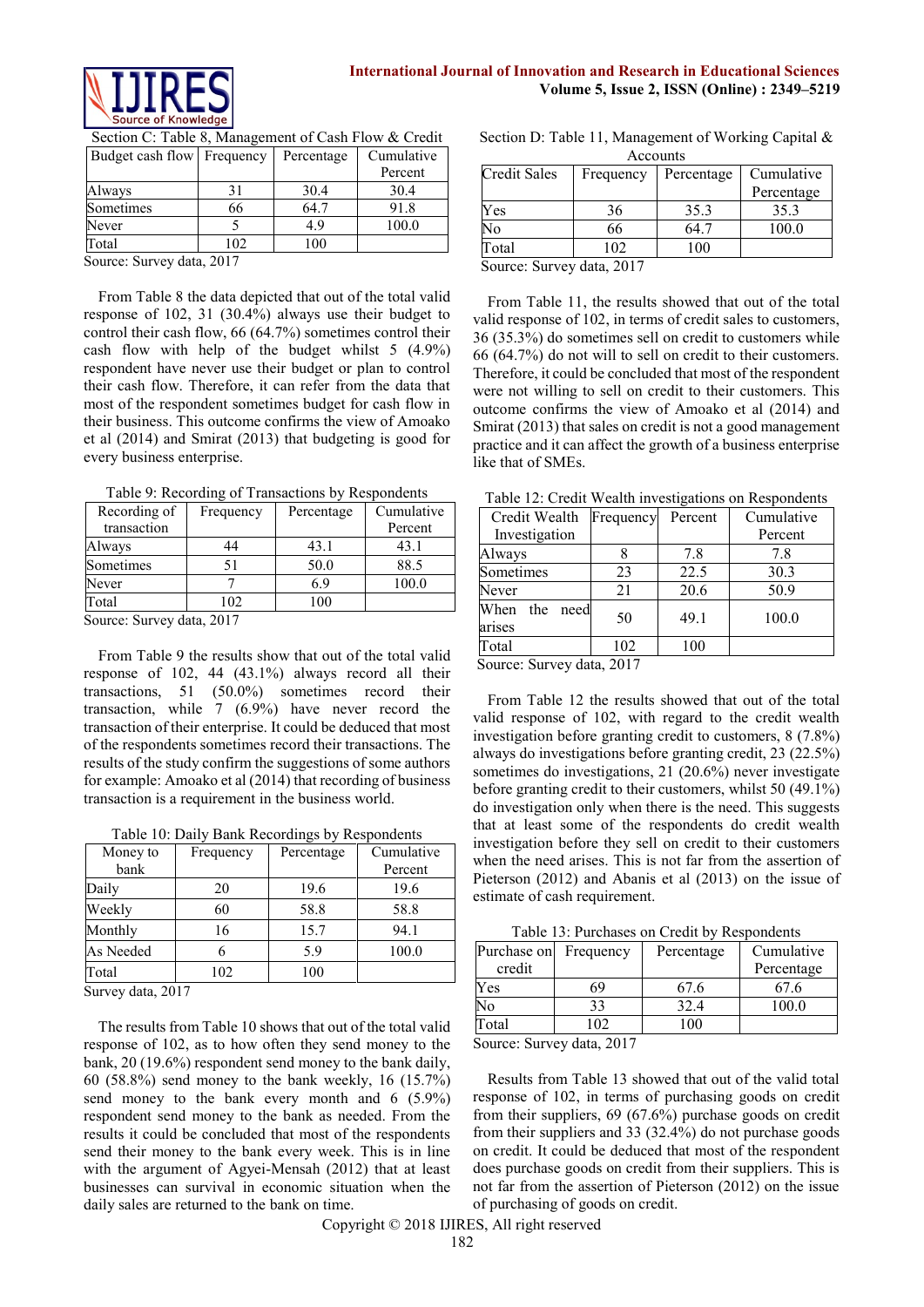

| Form of       | Frequency | Percentage | Cumulative |
|---------------|-----------|------------|------------|
| Investment    |           |            | Percentage |
| Short-Term    | 58        | 56.9       | 56.9       |
| Medium-Term   | 25        | 24.5       | 81.4       |
| Long-Term     |           | 7.8        | 89.2       |
| No Investment | 11        | 10.8       | 100.0      |
| Fotal         | 102       | 100        |            |

Table 14: Forms of Investment by Respondents

Source: Survey data, 2017

From Table 14 the data depicted that out of the total valid response of 102, with reference to the forms of investment the respondent do, 58 (56.9%) do short term investment, 25 (24.5%) do medium term investment, 8 (7.8%) do long term investment while 11 (10.8%) does not do any investment. It could be concluded that most of the respondents engaged in short term investment.

This finding was not different form that of Quaye (2011) and Kasim et al (2015) who agreed that doing any kind of investment as a business enterprise assured the future survival of the business.

Table 15: Challenges of Financial Management Practices

| Challenges | Frequency | Percentage | Cumulative |
|------------|-----------|------------|------------|
|            |           |            | Percentage |
| Y es       | 72        | 70.6       | 70.6       |
| No         | 30        | 29.4       | 100.0      |
| Total      | በጋ        | 100        |            |

Source: Survey data, 2017

Referring to Table 15, the data depicted that out of the total valid response of 102, in terms of challenges they face in the management of their business finances, 72 (70.6%) indicated 'Yes 'while 30 (29.4%) indicated 'No'. therefore, it could be deduced that most of the respondents face challenges in the management of their finances. A follow up question to know the specific challenges, the list among others was low income earn, insufficient funds to operation, bad debit, unstable prices and lack of knowledge in financial management. This revelation confirms the challenges posited by several authors such as Abanis et al (2012), Quaye (2011) and Kasim et al (2015).

# **X. SUMMARY, CONCLUSION AND RECOMMENDATIONS**

This section deals with the summary of findings of the study, conclusion of the research and recommendations based on the research findings and objectives. The main objective of the study was to investigate the 'Impact of Financial Management Practices on the Growth of Small and Medium-Scale Enterprises in Ghana within the Birim Central Municipality'. The specific objectives of the study were to ascertain the type of book keeping practice of SMEs, examine the process of managing cash flow and credit among SMEs, assess how SME's control their stock with respect to working capital and accounts receivables and examine the challenges of SMEs with respect to financial management practices in Birim Central Municipality.

The study concluded that most of the respondents do sometimes practice financial management representing (54.9%). The results further revealed that most of the respondents totally agreed to the importance of financial management showing (94.1%). It was deduced from the data obtained that most of the respondent use more of the cash book (39.2%) and sales day book (30.4%) as compared to the other type of book keeping. However, it came to light that most of them had not had training representing (64.7%). The study brought to light that most of the respondents do not have the will to sell on credit to their customers showing a majority of (64.7%). It was also concluded that most of the respondents only do investigations about their client when the need arises representing 49.2%. It was also deduced that most of the respondents do purchase goods on credit from their suppliers representing (67.6%). However, it was concluded that most of the respondents engaged in short term investment indicating a majority of (56.9%).

The study revealed that most of the respondents face challenges in the management of their finances representing (70.6%). Some of the challenges that were identified include the following, low income earn, insufficient funds to operate, bad debt, unstable prices and lack of knowledge in financial management.

## **XI. CONCLUSION**

The growth of Small and Medium Scale Enterprises (SMEs) have considerably been seen among other stakeholders in the businessindustry/enterprise with respect to financial management. The purpose of the study was to assess on the Impact of Financial Management Practice on the Growth of Small and Medium Enterprise in Ghana within the Birim Central Municipality. The overall study indicated that financial management practices is very critical in all business enterprises irrespective of the size and location.

# **XII. RECOMMENDATIONS**

After a thorough research on the impact of financial management practices on the growth of small and medium enterprises in Ghana, the following recommendations were given based on the objectives; that series of financial training programmes should be arranged for SMEs to enable them sharpen and enhance their petty financial skills and to help them in their operations; that SMEs will engage the services of professional accountants to manage their finances and to help put the business on track; that external auditors be given the opportunity to audit the accounts of the SMEs; that deposits of SMEs be transferred/made daily to their banks instead of weekly; computerized system of recording all financial transactions could be introduced to make way for the manual recording system. Adopting and using these recommended strategies and ideas will put the SMEs on standards that will make them creditworthy and credible entity to be able to access credit facilities for expansion and growth.